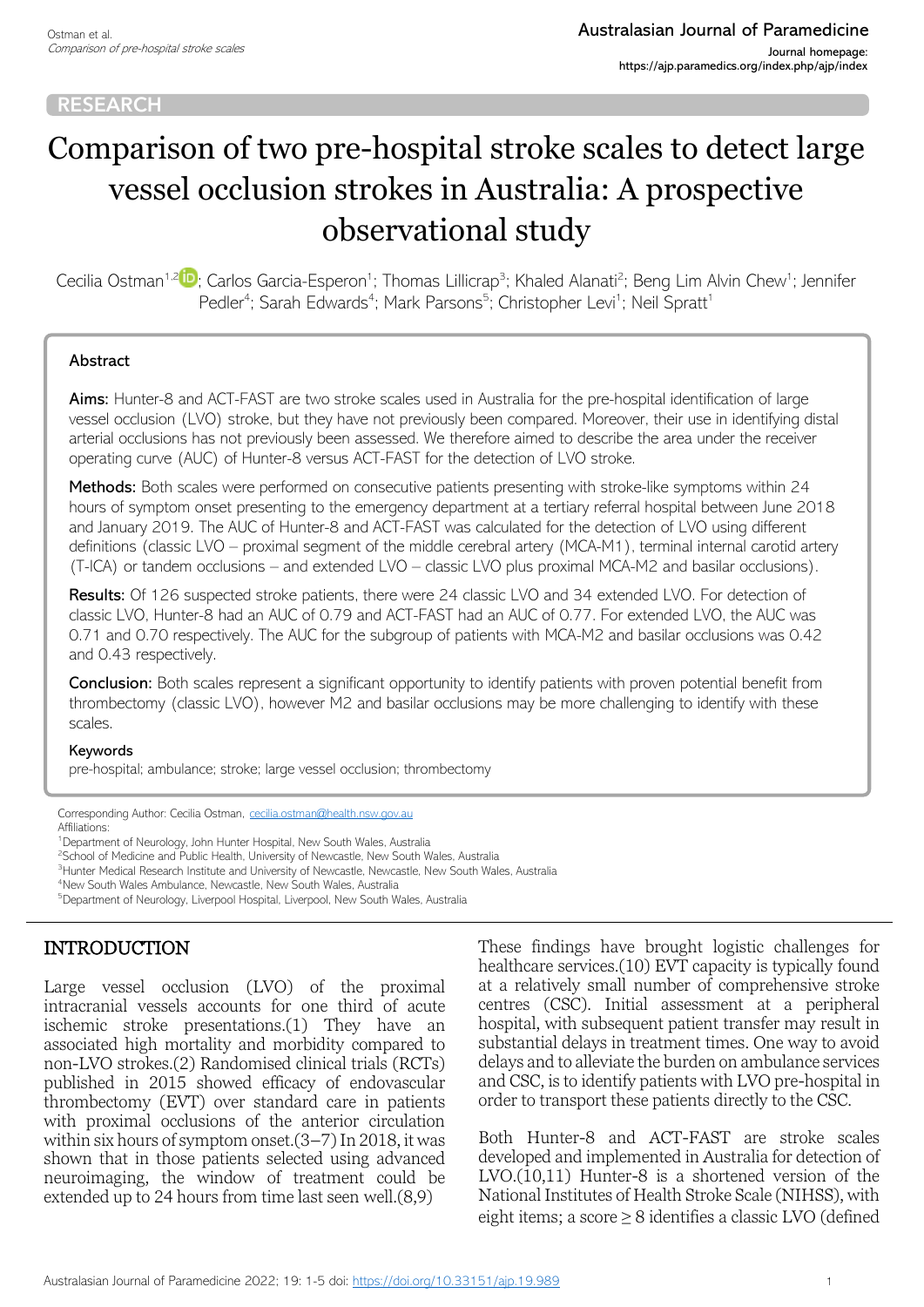as proximal segment of the middle cerebral artery (MCA-M1), terminal internal carotid artery (T-ICA) or combined intra- and extra-cranial tandem occlusions). A validation study indicated reasonably high accuracy with an area under the receiver operating characteristic curve (AUC) of 0.82.(10) In comparison, ACT-FAST is a 3-step tool with a published AUC of 0.94 for classic LVO if all three steps are positive.(11) These two scales are currently used in the Australian pre-hospital setting but have not previously been compared. We therefore aimed to describe the sensitivity, specificity and AUC of Hunter-8 versus ACT-FAST for the detection of classic LVO.

Furthermore, there is increasing use of EVT for more distal occlusions not included in those initial validations, especially for MCA-M2 proximal segments and for basilar artery occlusions.(12) We were therefore interested in whether the stroke scales also identify extended LVOs (defined as classic LVO, plus proximal MCA-M2 segment or basilar occlusions), and our secondary aim was to describe the sensitivity, specificity and AUC of Hunter-8 and ACT-FAST for extended LVO as well as the subgroup of patients with proximal MCA-M2 segment and basilar occlusions.

# METHODS

## Population and data collection

A prospective observational study of consecutive patients presenting to the emergency department of a tertiary referral hospital with suspected stroke in the June 2018–January 2019 period was conducted. We included patients who presented with symptoms of stroke within 24 hours from time last seen well and underwent acute stroke imaging with brain noncontrast computed tomography (NCCT), computed tomography angiography (CTA) and computed tomography perfusion scan (CTP). The Hunter-8 and ACT-FAST scores were performed by one member of the stroke team on arrival to the emergency department, prior to brain imaging. Further data collected included baseline demographics, NIHSS on presentation, brain imaging characteristics (vessel status and perfusion lesion volume on CTP), reperfusion treatment and final diagnosis. Confirmed ischemic stroke was defined as those with confirmed brain infarct on initial CT, followup CT or follow up magnetic resonance imaging (MRI). Patients were diagnosed with transient ischemic attack (TIA) if they had no infarction on imaging and their clinical history was consistent with the diagnosis of TIA as deemed by the treating neurologist. Patients were diagnosed as mimics if they had no infarction on imaging and their clinical history was consistent with the diagnosis of a mimic condition as deemed by the treating neurologist. Patients were classed as classic LVO if they had an arterial occlusion of the MCA-M1, T-ICA or had a tandem occlusion. Patients were classed as extended LVO if they had an arterial occlusion of the

MCA-M1, T-ICA, tandem occlusion, proximal M2 segment of MCA or basilar occlusion (ie, classic LVO patients and patients with proximal MCA-M2 and basilar occlusions). A further sub-group included in the analyses were those patients with MCA-M2 and basilar occlusions.

## Imaging protocol

The routine imaging protocol at our hospital includes brain NCCT, CTA and CTP. CTP imaging is performed by a 320-slice Toshiba One scanner (Canon Medical Systems, Otawara, Japan), and post-processed using MIStar (Apollo Medical Imaging Technology, Melbourne, Australia) to generate perfusion maps including automated core-penumbra maps. Penumbra is defined as tissue with a delay time of three seconds or longer and a relative cerebral blood flow of 30% or more compared to the contralateral hemisphere, and ischemic core as tissue with a delay time of three seconds or longer and a relative cerebral blood flow of less than 30% of the contralateral hemisphere.(13)

## Statistical analysis

All statistical analyses were performed using Stata version 15 (StataCorp LLC, TX, USA). Means are followed by standard deviation and medians are followed by interquartile range. Statistical estimates are reported with 95% confidence intervals. Sensitivity, specificity and AUC were calculated based on vessel occlusion detection by Hunter-8 and ACT-FAST. Sensitivity, specificity and AUC of Hunter-8 and ACT-FAST were calculated for classic LVO, extended LVO and the subgroup of patients with proximal MCA-M2 segment occlusion and basilar occlusions. The AUC of Hunter-8 and ACT-FAST were statistically compared using a chi-squared analysis.

# Ethics

The study was approved by the Hunter New England Local Health District Human Research Ethics Committee (Reference No:11/08/17/4.01).

# RESULTS

The analysis included 147 suspected stroke patients from June 2018 to January 2019; of these, 21 patients were excluded (17 had a brain haemorrhage on the brain NCCT and 4 patients had incomplete clinical data), leaving a total of 126 in the final analysis. The median age of the patients was 69 [60–81] years, and the median NIHSS was 6 [3–14] (Table 1). Of the patients, 83 had an ischemic stroke; of these, 57 had a vessel occlusion. There were 24 patients with a classic LVO (11 MCA-M1, 5 terminal-internal carotid artery, 8 tandem) and 34 with an extended LVO (classic LVO plus 8 with proximal MCA-M2 and 2 basilar artery occlusions). Of the 83 ischemic stroke patients, 34 received reperfusion treatment (8 thrombolysis, 24 EVT, 2 both). None of the TIA or mimic patients received reperfusion treatment.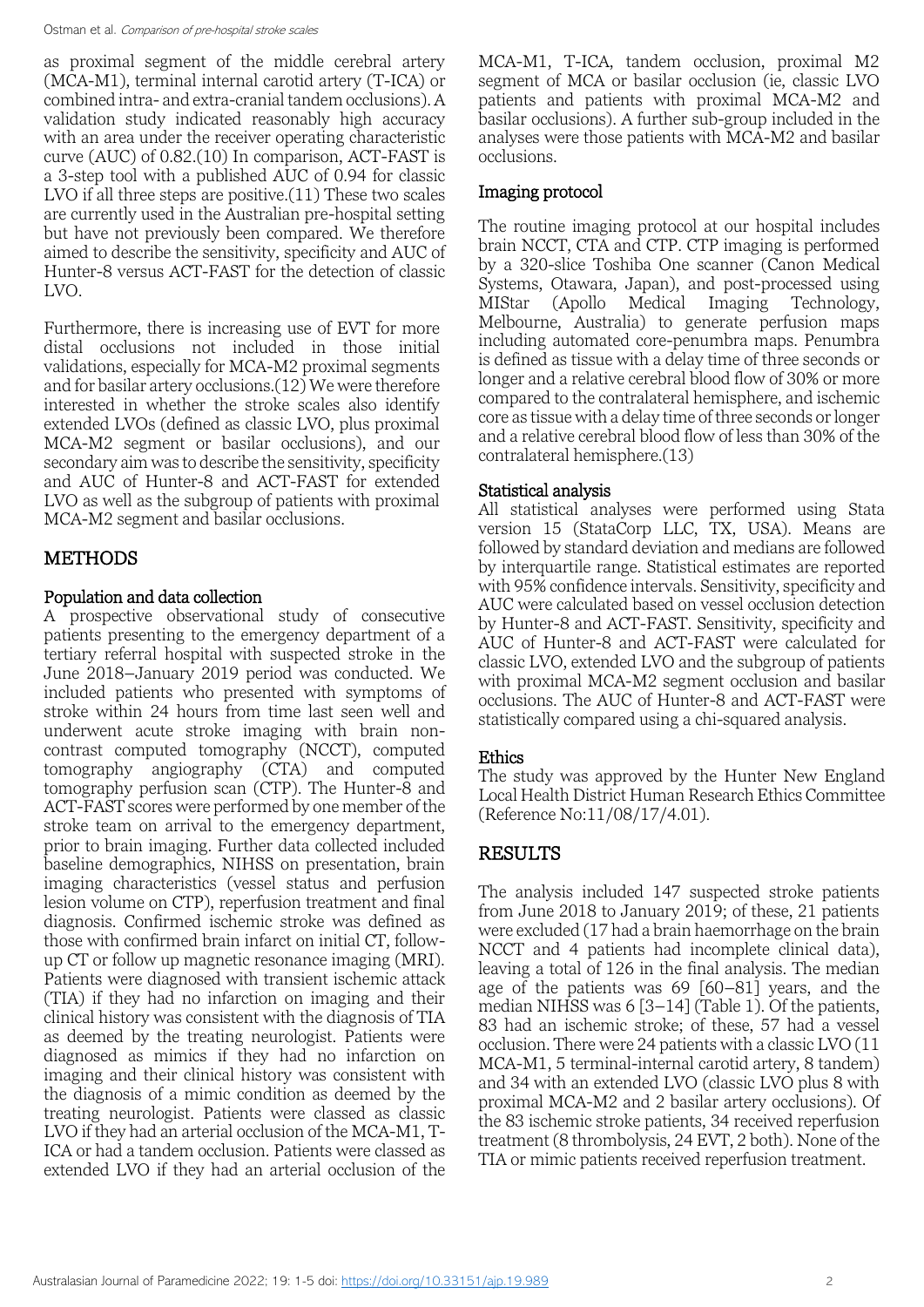|  | Table 1. Baseline characteristics of the population (n=126) |  |  |  |  |
|--|-------------------------------------------------------------|--|--|--|--|
|--|-------------------------------------------------------------|--|--|--|--|

| Characteristic                | Value          |
|-------------------------------|----------------|
| Number total (% female)       | 126(41.3)      |
| Age median [IQR]              | 69 [60-81]     |
| NIHSS score median [IQR]      | $6[3 - 14]$    |
| Diagnosis – no (%)            |                |
| Ischemic stroke               | 83 (65.9)      |
| TIA                           | 15 (11.8)      |
| Mimic                         | 28 (22.2)      |
| Occlusion location - no (%)   |                |
| No occlusion                  | 69 (54.8)      |
| М1                            | 11 $(8.7)$     |
| M <sub>2</sub> proximal       | 8(6.3)         |
| M <sub>2</sub> distal         | 5(4.0)         |
| M3/distal MCA                 | 6(4.8)         |
| <b>PCA</b>                    | 2(1.6)         |
| <b>ACA</b>                    | 3(2.4)         |
| $T$ -ICA                      | 5(4)           |
| ICA – extra cranial           | 7(5.6)         |
| <b>Basilar</b>                | 2(1.6)         |
| Tandem                        | 8(6.3)         |
| Ischemic stroke lesion volume |                |
| (mL) - median [IQR]           |                |
| Total lesion volume           | 59 [21-119.5]  |
| Core volume                   | $8.5$ [2-23.5] |
| Penumbra volume               | 43 [13-91]     |
| Reperfusion therapy – no      |                |
| (% stroke patients)           |                |
| No                            | 49 (59)        |
| Thrombolysis only             | 8(9.6)         |
| Thrombectomy only             | 24 (28.9)      |
| Both                          | 2(2.4)         |

IQR: inter quartile range; NIHSS: National Institutes of Health Stroke Scale; TIA: transient ischemic attack; MCA: middle cerebral artery; M1: first segment of MCA; M2: second segment of MCA; M3: third segment of MCA; PCA: posterior cerebral artery; ACA: anterior cerebral artery; TICA: terminal internal carotid artery; ICA: internal carotid artery

The Hunter-8 and ACT-FAST scores for classic LVO and extended LVO patients are reported in Table 2. Of 24 patients with classic LVO,  $18$  (75%) had a Hunter-8 score  $\geq$  8, and 6 (25%) had a Hunter-8 score < 8; 15 (63%) were ACT-FAST positive, and 9 (38%) were ACT-FAST negative.

|              | Table 2. Hunter-8 and ACT-FAST scores for LVO and non- |  |  |
|--------------|--------------------------------------------------------|--|--|
| LVO patients |                                                        |  |  |

|                      | Hunter-8 |          | <b>ACT-FAST</b> |          |
|----------------------|----------|----------|-----------------|----------|
|                      | < 8      | $\geq 8$ | Negative        | Positive |
| Classic LVO - n(%)   |          |          |                 |          |
| Yes                  | 6(25)    | 18 (75)  | 9(38)           | 15 (63)  |
| No                   | 85 (83)  | 17(17)   | 94 (92)         | 8(8)     |
| Extended LVO - n(%)  |          |          |                 |          |
| Yes                  | 14(41)   | 20 (59)  | 18 (53)         | 16(47)   |
| Nο                   | 77 (84)  | 15(16)   | 85 (92)         | (8)      |
| $\cdots$<br>$\cdots$ |          |          |                 |          |

LVO: large vessel occlusion

Of 34 patients with extended LVO, 20 (59%) had a Hunter-8 score  $\geq 8$ , and 14 (41%) had a Hunter-8 score < 8; 16 (47%) were ACT-FAST positive, and 18 (53%) were ACT-FAST negative.

The sensitivity, specificity and AUC of the two scales (Hunter-8 and ACT-FAST) are reported in Table 3. Hunter-8 had an AUC of 0.79 (0.70–0.89) for detection of classic LVO, and an AUC of 0.71 (0.62–0.80) for extended LVO. ACT-FAST had an AUC of 0.77 (0.67– 0.88) for classic LVO, and an AUC of 0.70 (0.61–0.79) for extended LVO. The scales detected proximal M2 and basilar occlusions with an AUC of 0.42 (0.32–0.52) and 0.43 (0.36–0.51) respectively. There was no statistically significant difference between the AUC of Hunter-8 and ACT-FAST for classic LVO or extended LVO (p-value of 0.75 and 0.75 respectively). The positive predictive value, negative predictive value and overall accuracy estimates are shown in the Supplementary Materials (Table S1).

Table 3. Sensitivity, specificity and AUC of Hunter-8 and ACT-FAST

| LVO definition      | Sens. $(\%)$ | Spec.(%) | AUC (95% CI)        |
|---------------------|--------------|----------|---------------------|
| Classic LVO         |              |          |                     |
| Hunter-8            | 75           | 83       | $0.79(0.70 - 0.89)$ |
| ACT-FAST            | 63           | 92       | $0.77(0.67 - 0.88)$ |
| <b>Extended LVO</b> |              |          |                     |
| Hunter-8            | 59           | 84       | $0.71(0.62 - 0.80)$ |
| ACT-FAST            | 47           | 92       | $0.70(0.61 - 0.79)$ |
| Proximal M2 and     |              |          |                     |
| basilar LVO         |              |          |                     |
| Hunter-8            | 13           | 70       | $0.42$ (0.32-0.52)  |
| ACT-FAST            | 7            | 80       | $0.43(0.36 - 0.51)$ |

LVO: large vessel occlusion; Sens.: sensitivity; Spec.: specificity; AUC: area under the curve; CI: confidence interval; M2; second segment of middle cerebral artery

## DISCUSSION

We have shown that the Hunter-8 and ACT-FAST scales detect classic LVO with similar AUC (0.79 and 0.77), with Hunter-8 being slightly more sensitive (75% vs. 63%), while ACT-FAST is more specific (92% vs. 83%). A recent prospective study comparing eight international pre-hospital stroke scales (not including the Australian scales reported here) found comparable AUC in the range of 0.72–0.83.(14) Our findings therefore suggest that both scales perform similarly to others used internationally.

We conducted a sub-analysis on patients with occlusion locations (proximal M2, basilar) that were not included in the pivotal RCTs but are nevertheless increasingly treated with EVT in clinical practice. We showed that both Hunter-8 and ACT-FAST perform poorly (AUC of 0.42 and 0.43 respectively). It is therefore likely that the fair performance of the scales for detection of extended LVO (AUC of 0.71 and 0.70 respectively) reflects their ability to detect classic LVO. Clinical identification of patients with basilar artery occlusion is notoriously challenging, even in a hospital setting.(15) Similarly, M2 branch occlusions present a diagnostic challenge, given the variability of vascular territory and brain representation areas which may be affected.(16) In both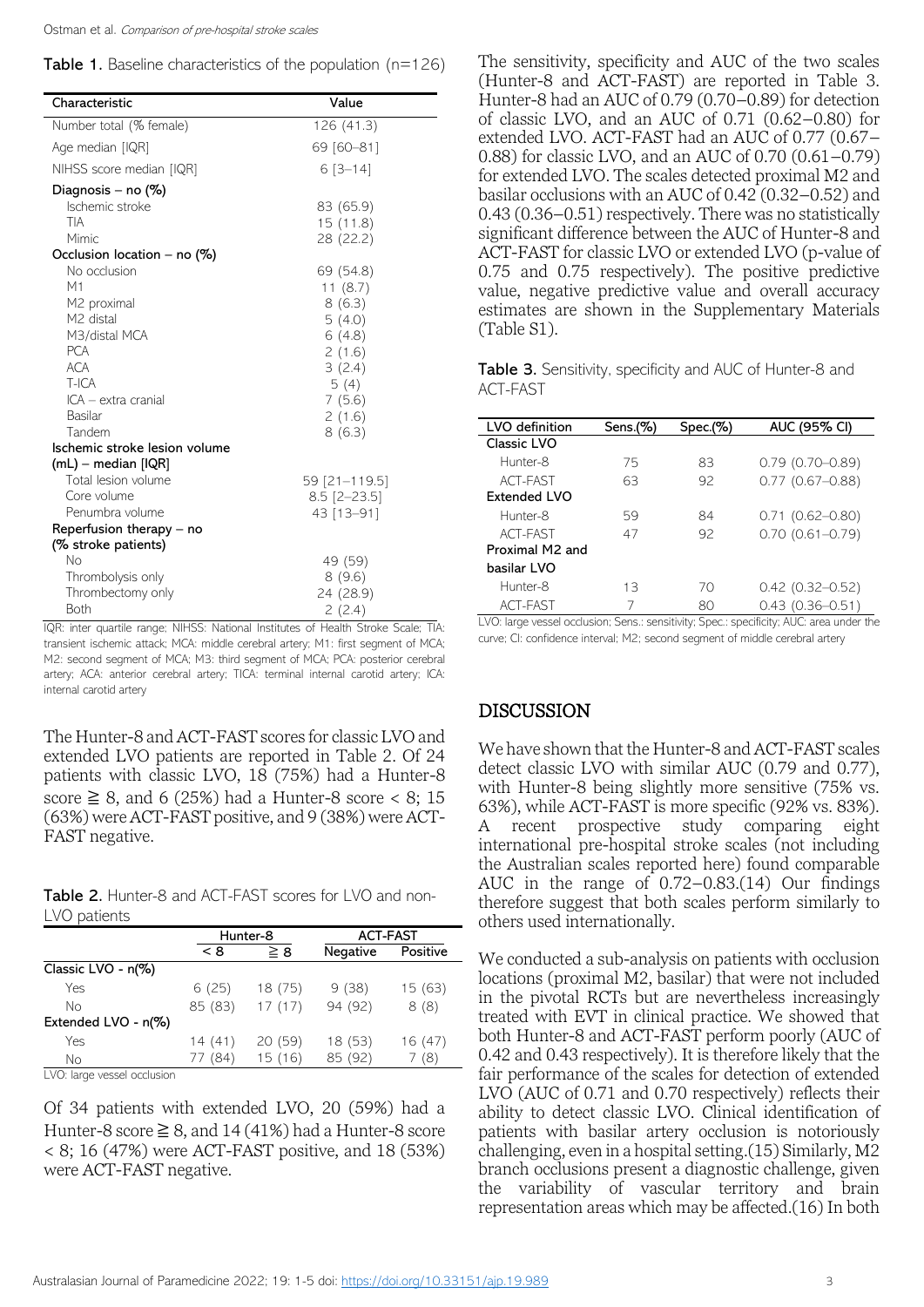instances, there is not as yet randomised trial evidence to indicate superior outcome with EVT.(17) However, the available evidence suggests likely a smaller treatment effect than for the more common proximal MCA and distal ICA occlusions.(17,18)

Compared to the initial pilot study, the overall accuracy of Hunter-8 was similar (0.79 vs. 0.82).(10) However, the AUC of ACT-FAST has previously been reported as 0.94 compared to 0.77 in our study.(11) This may be due to differences in patient mix, training and implementation between the region where the score was validated and ours.

This study is limited by the small sample size, particularly for extended LVO stroke, as data were collected over a short period of time (six months), which can affect our results including those related to more distal occlusions. Therefore, larger datasets exploring this are needed. Furthermore, our study was set in the emergency department with a stroke fellow assessing suspected stroke patients using these scales, and therefore requires replication in the pre-hospital setting where both the environment in which the assessment is carried out as well as the level of expertise of the assessor might affect the ability of the Hunter-8 and ACT-FAST scales to detect LVO. However, our findings suggests that these scales might not be a robust tool to identify those patients with basilar and distal MCA occlusions. For such a tool to be clinically useful, sensitivity would need to increase many-fold, which seems unlikely to be achievable for a pre-hospital tool.

#### **CONCLUSION**

In conclusion, both Hunter-8 and ACT-FAST represent a significant opportunity to identify patients with proven benefit from thrombectomy (classic LVO) in the pre-hospital setting to enable optimal transportation decisions to minimise time to treatment and maximise patient benefits. However, M2 and basilar occlusions may be more challenging to identify with these scales.

#### ACKNOWLEDGEMENTS

This project was supported by the Australian Government's Medical Research Future Fund (MRFF) as part of the Rapid Applied Research Translation Program.

#### COMPETING INTERESTS

NS is an Australian NHMRC/NHF Career Development/Future Leader Fellowship recipient (#1110629/100827).

The authors declare no competing interests. Each author of this paper has completed the ICMJE conflict of interest statement.

# REFERENCES

- 1. Malhotra K, Gornbein J, Saver JL. Ischemic strokes due to largevessel occlusions contribute disproportionately to stroke-related dependence and death: a review. Front Neurol 2017;8:651.
- 2. Hernández‐Pérez M, Perez de la Ossa N, Aleu A, Millán M, Gomis M, Dorado L, et al. Natural history of acute stroke due to occlusion of the middle cerebral artery and intracranial internal carotid artery. J Neuroimaging 2014;24:354–8.
- 3. Berkhemer OA, Fransen PS, Beumer D, Van Den Berg LA, Lingsma HF, Yoo AJ, et al. A randomized trial of intraarterial treatment for acute ischemic stroke. N Engl J Med 2015;372:11–  $20$
- 4. Goyal M, Demchuk AM, Menon BK, Eesa M, Rempel JL, Thornton J, et al. Randomized assessment of rapid endovascular treatment of ischemic stroke. N Engl J Med 2015;372:1019–30.
- 5. Saver JL, Goyal M, Bonafe A, Diener HC, Levy EI, Pereira VM, et al. Stent-retriever thrombectomy after intravenous t-PA vs. t-PA alone in stroke. N Engl J Med 2015;372:2285–95.
- 6. Campbell BC, Mitchell PJ, Kleinig TJ, Dewey HM, Churilov L, Yassi N, et al. Endovascular therapy for ischemic stroke with perfusion-imaging selection. N Engl J Med 2015;372:1009–18.
- 7. Jovin TG, Chamorro A, Cobo E, de Miquel MA, Molina CA, Rovira A, et al. Thrombectomy within 8 hours after symptom onset in ischemic stroke. N Engl J Med 2015;372:2296–306.
- 8. Nogueira RG, Jadhav AP, Haussen DC, Bonafe A, Budzik RF, Bhuva P, et al. Thrombectomy 6 to 24 hours after stroke with a mismatch between deficit and infarct. N Engl J Med 2018;378:11–21.
- 9. Albers GW, Marks MP, Kemp S, Christensen S, Tsai JP, Ortega-Gutierrez S, et al. Thrombectomy for stroke at 6 to 16 hours with selection by perfusion imaging. N Engl J Med 2018;378:708–18.
- 10. Demeestere J, Garcia-Esperon C, Lin L, Bivard A, Ang T, Smoll NR, et al. Validation of the National Institutes of Health Stroke Scale-8 to detect large vessel occlusion in ischemic stroke. J Stroke Cerebrovasc Dis 2017;26:1419–26.
- 11. Zhao H, Pesavento L, Coote S, Rodrigues E, Salvaris P, Smith K, et al. Ambulance clinical triage for acute stroke treatment: paramedic triage algorithm for large vessel occlusion. Stroke 2018;49:945–51.
- 12. Sweid A, Hammoud B, Ramesh S, Wong D, Alexander T, Weinberg J, et al. Acute ischaemic stroke interventions: large vessel occlusion and beyond. Stroke Vasc Neurol 2020;5. [http://dx.doi.org/10.1136/svn-2019-000262.](http://dx.doi.org/10.1136/svn-2019-000262)
- 13. Demeestere J, Garcia-Esperon C, Garcia-Bermejo P, Ombelet F, McElduff P, Bivard A, et al. Evaluation of hyperacute infarct volume using ASPECTS and brain CT perfusion core volume. Neurology 2017;88:2248-53.
- 14. Duvekot MH, Venema E, Rozeman AD, Moudrous W, Vermeij FH, Biekart M, et al. Comparison of eight prehospital stroke scales to detect intracranial large-vessel occlusion in suspected stroke (PRESTO): a prospective observational study. Lancet Neurol 2021;20:213–21.
- 15. Demel SL, Broderick JP. Basilar occlusion syndromes: an update. Neurohospitalist 2015;5:142–50.
- 16. Shapiro M, Raz E, Nossek E, Chancellor B, Ishida K, Nelson PK. Neuroanatomy of the middle cerebral artery: implications for thrombectomy. J Neurointerv Surg 2020;12:768–73.
- 17. Goyal M, Menon BK, van Zwam WH, Dippel DW, Mitchell PJ, Demchuk AM, et al. Endovascular thrombectomy after largevessel ischaemic stroke: a meta-analysis of individual patient data from five randomised trials. Lancet 2016;387:1723–31.
- 18. de Leciñana MA, Kawiorski MM, Ximénez-Carrillo Á, Cruz-Culebras A, García-Pastor A, Martínez-Sánchez P, et al. Mechanical thrombectomy for basilar artery thrombosis: a comparison of outcomes with anterior circulation occlusions. J Neurointerv Surg 2017;9:1173–8.